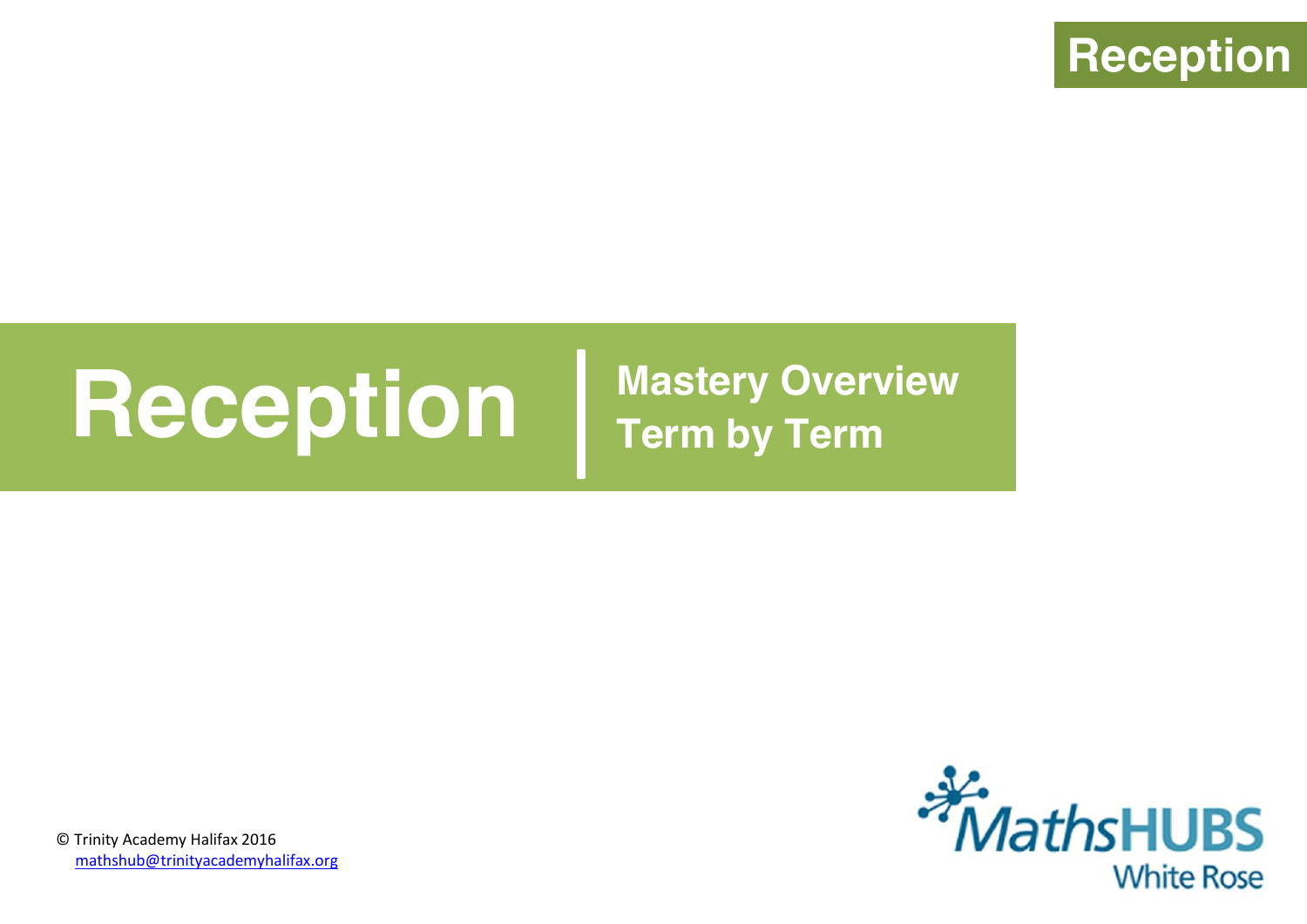#### **Reception Overview**

Since our Year 1 to Year 6 Schemes of Learning and overviews have been released we have had lots of requests for something similar as a starting point for Reception. This document provides the yearly overview that schools have been requesting. We really hope you find it useful and use it alongside your own planning.

We had a lot of people interested in working with us on this project and this document is a summary of their work so far. We would like to take this opportunity to thank everyone who has contributed their thoughts to this final document.

We are currently working on creating more detailed termly plans to go alongside our yearly overview, these will be released before each term starts.

If you have any feedback on any of the work that we are doing, please do not hesitate to get in touch. It is with your help and ideas that the Maths Hubs can make a difference.

#### *The White Rose Maths Hub Team*

#### **Guidance**

The Reception yearly overview has been ordered in a logical way using the Early Learning Goals (ELGs). Number is at the heart of our scheme and the ELGs have been broken down to support our ethos of spending longer on some topics to ensure children have a deep understanding before moving on to the next topic. This document fits in with the White Rose Maths Hub Year 1 – 6 Mastery documents.

If you have not seen these documents before you can register to access them for free by completing the form on this link [http://www.trinitytsa.co.uk/maths-hub/free-learning-schemes](http://www.trinitytsa.co.uk/maths-hub/free-learning-schemes-resources/)[resources/](http://www.trinitytsa.co.uk/maths-hub/free-learning-schemes-resources/)

Once registered you will be provided with a Dropbox link to access these documents; please be aware some school IT systems block the use of Dropbox so you may need to access this at home.

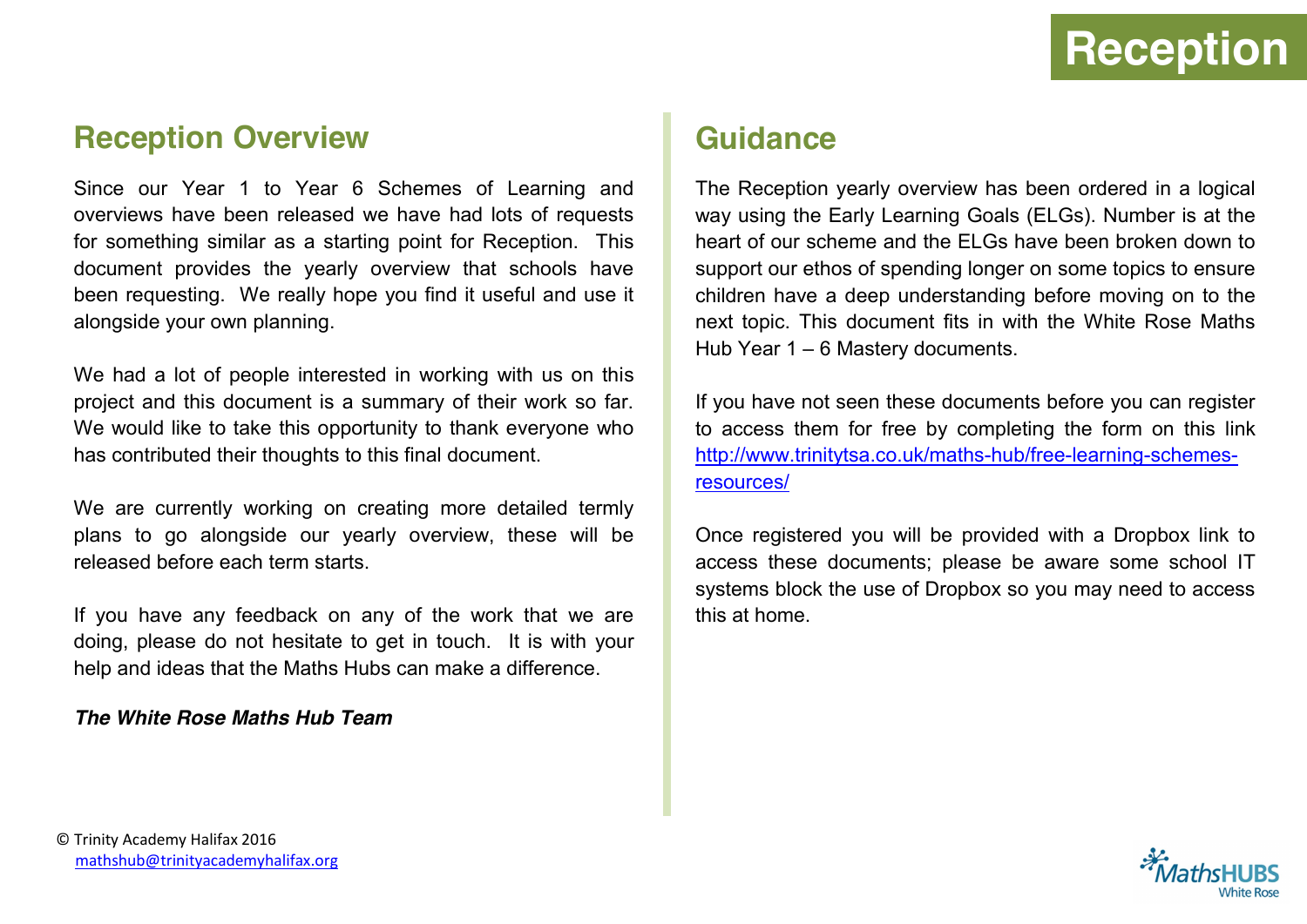### **Reception**

#### **Development Matters**

Each section starts with the ELG underlined and in bold. The statements underneath are taken from the Development Matters (40-60 months old) document; these support the children to meet the ELG. If you have children working below age related expectation we advise you look at the 30-50 months expectations for guidance. This document supports challenging all pupils within Reception; we would not recommend that you use suggestions from the Year 1 Mastery document to challenge any pupils who you feel are more confident in mathematics.

We have not included the Development Matters statement 'Records, using marks that they can interpret and explain' because this does not link directly to the ELGs. It is a Year 1 objective for children to read, write and interpret mathematical statements. However, if children are interested and able to use marks to explain their thoughts, then this should not be discouraged. The use of zero is also a Year 1 objective but children need to be aware of the number and value of it. We cannot stress enough the importance that children understand having nothing is recorded using zero. We have adapted one of the Development Matters Numbers statements from 'Counts out up to six objects from a larger group' to ten instead of six. As our scheme works up to 10 in spring we feel it is important children count anything up to 10.

Although sections have been dedicated to teaching time, money and measures they are shorter because these topics are taught throughout the year. For example, a week has been dedicated to money to introduce and discuss the different coins, but money will be taught through addition and subtraction and will be in different areas of provision across the year.

.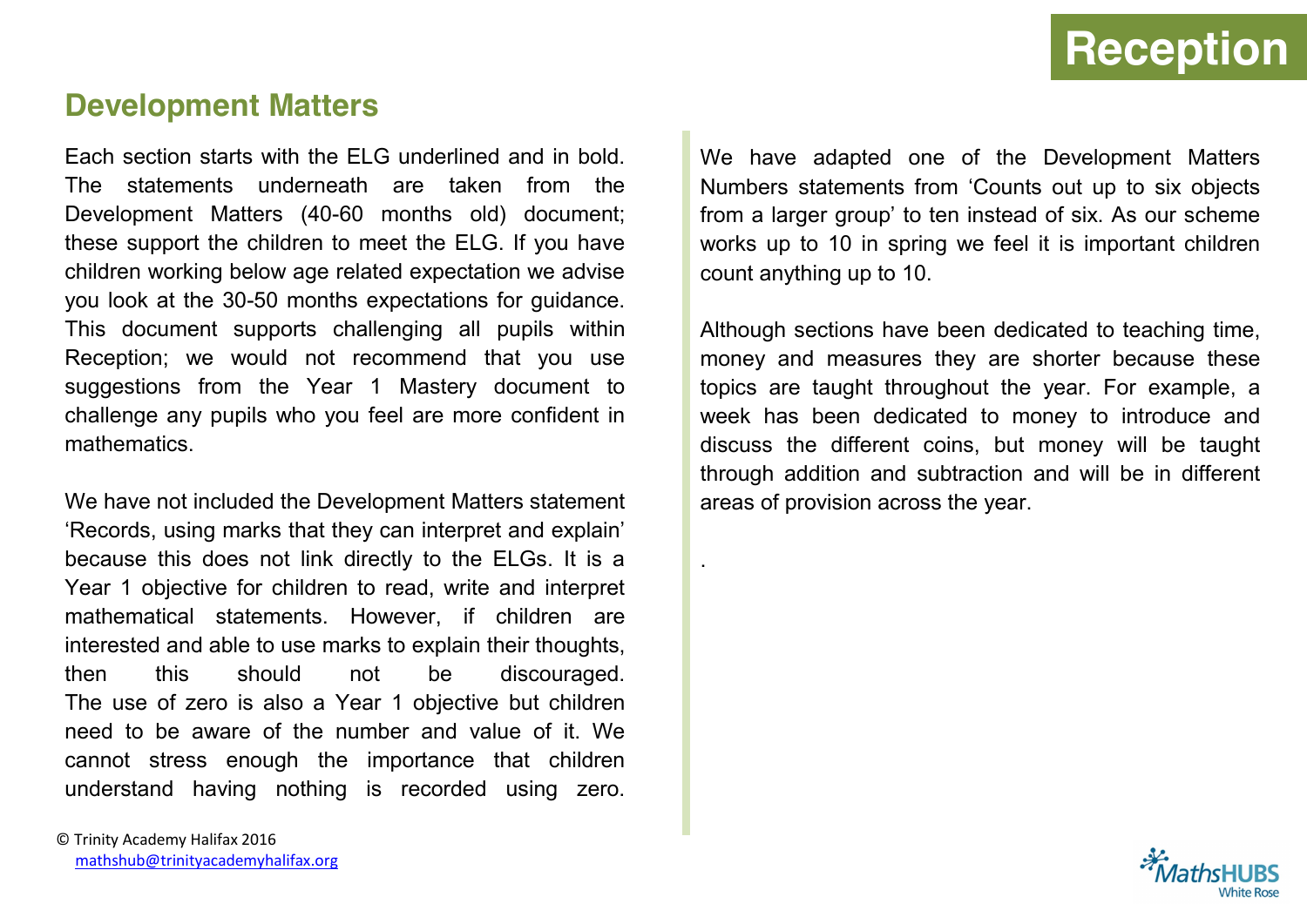#### **Everyone Can Succeed**

As a Maths Hub we believe that all students can succeed in mathematics. We don't believe that there are individuals who can do maths and those that can't. A positive teacher mindset and strong subject knowledge are key to student success in mathematics.

#### **More Information**

If you would like more information on 'Teaching for Mastery' you can contact the White Rose Maths Hub at [mathshub@trinityacademyhalifax.org](mailto:mathshub@trinityacademyhalifax.org)

We are offering courses on:

- Bar Modelling
- Teaching for Mastery
- $\bullet$  Year group subject specialism intensive courses  $$ become a maths expert.

Our monthly newsletter also contains the latest initiatives we are involved with. We are looking to improve maths across our area and on a wider scale by working with the other Maths Hubs across the country.

#### **Acknowledgements**

The White Rose Maths Hub would like to thank the following people for their contributions, and time is the collation of this document:

Sally Smith Simone Gonzalez-Hill Tina Walker Alex Leeman Nicola Carter Jennifer Briedis Debra Greenwood Sarah Barker Gemma Heap Ellen Cooper

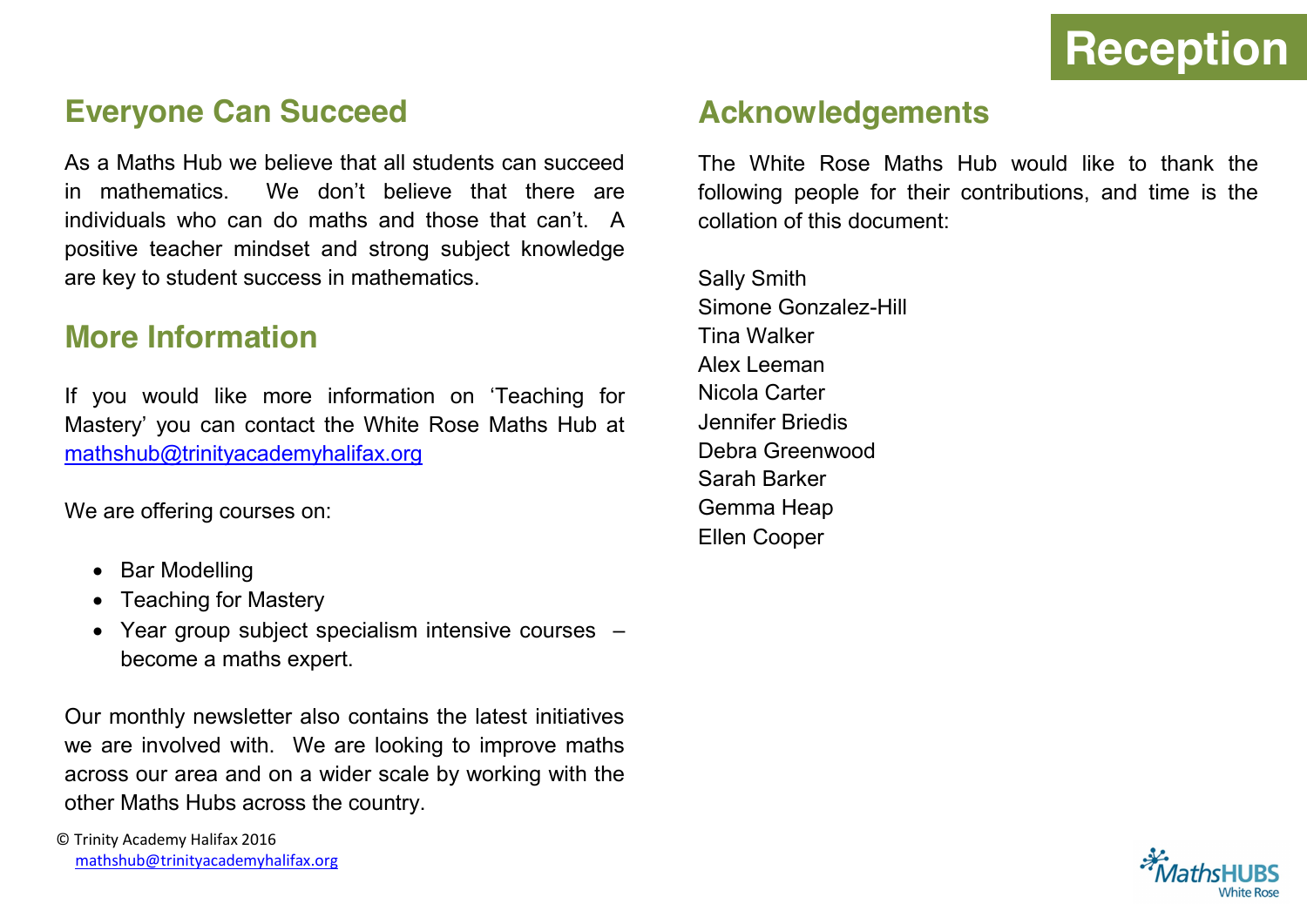### **Reception Term by Term Objectives**

#### **Reception Overview**

|               | Week 1                                                                                           | Week 2 | Week 3 | Week 4                                                     | Week 5                                                                                   | Week 6                                      | Week 7                                                 | Week 8 | Week 9                                           | Week 10     | Week 11                                     | Week 12 |
|---------------|--------------------------------------------------------------------------------------------------|--------|--------|------------------------------------------------------------|------------------------------------------------------------------------------------------|---------------------------------------------|--------------------------------------------------------|--------|--------------------------------------------------|-------------|---------------------------------------------|---------|
| <b>Autumn</b> | <b>Baseline</b>                                                                                  |        |        |                                                            | Shape, space<br><b>Numbers:</b><br>and measures:<br>counting and recognition<br>2D shape |                                             |                                                        |        | Shape,<br>space and<br>measures:<br>money        |             | <b>Numbers:</b><br>addition and subtraction |         |
| Spring        | <b>Numbers:</b><br>counting and recognition                                                      |        |        | Shape, space and<br>measures:<br>size, weight and capacity |                                                                                          | <b>Numbers:</b><br>addition and subtraction |                                                        |        | Shape, space<br>and measures:<br><b>3D shape</b> |             | Shape,<br>space and<br>measures:<br>time    |         |
| <b>Summer</b> | <b>Numbers:</b><br><b>Numbers:</b><br>counting and<br>addition and<br>recognition<br>subtraction |        |        | <b>Numbers:</b><br>doubling, halving and<br>sharing        |                                                                                          |                                             | Shape, space and<br>measures:<br>position and distance |        | Consolidation/                                   | assessments |                                             |         |

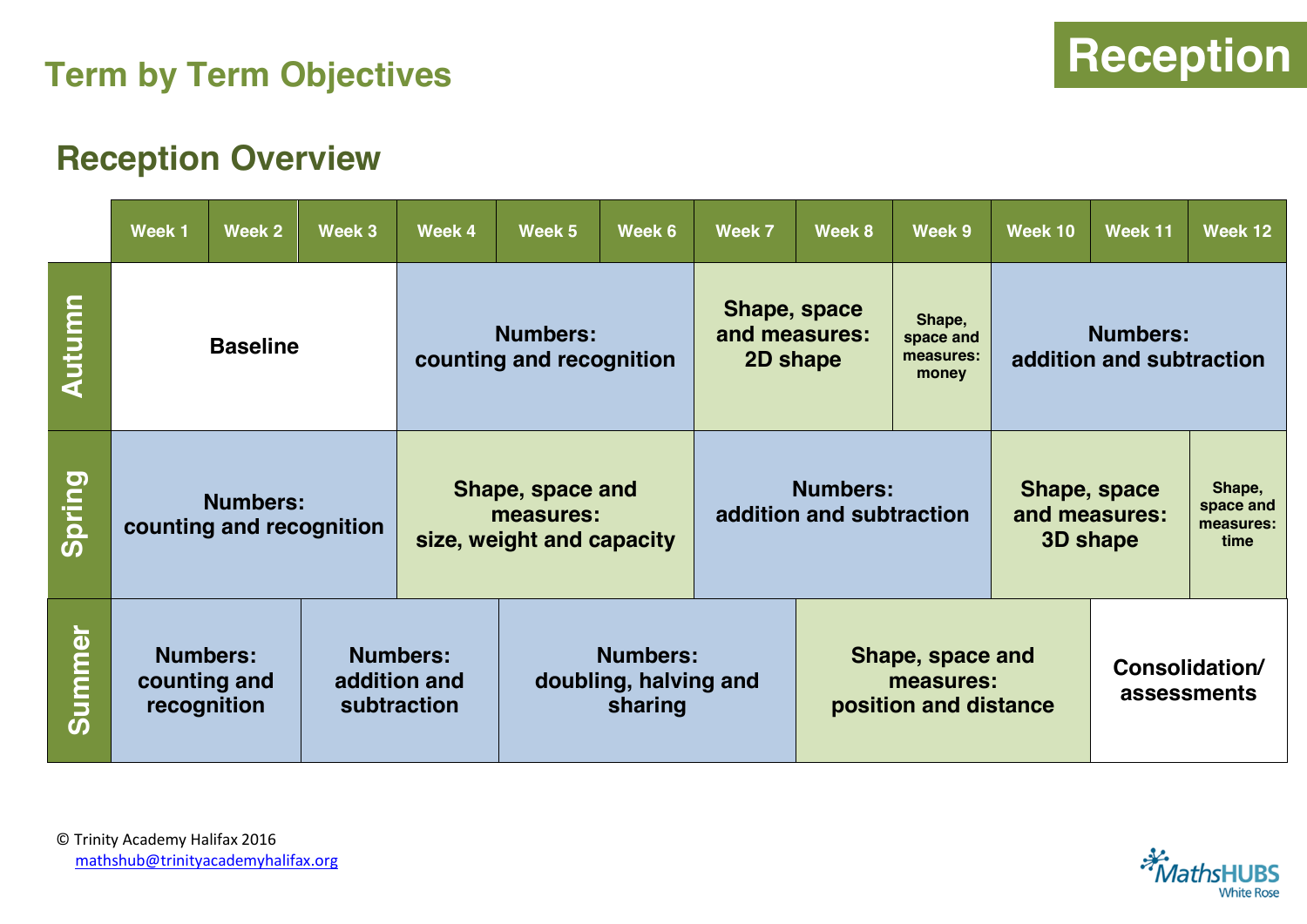## **Term by Term Objectives**



| Year            |                   | <b>Reception</b> | <b>Term</b><br><b>Autumn</b>                                                                                                                                                                                                                                                                                                                                                                                                                                  |        |        |                                                                                                                                                                                                                                                                                                                                                                                                                                                                           |        |                                                                                                                                                                                                      |                                                      |                                                                                                                                                                                                                                                                                                                                                                                                                                                                                                                                                 |                                                                             |
|-----------------|-------------------|------------------|---------------------------------------------------------------------------------------------------------------------------------------------------------------------------------------------------------------------------------------------------------------------------------------------------------------------------------------------------------------------------------------------------------------------------------------------------------------|--------|--------|---------------------------------------------------------------------------------------------------------------------------------------------------------------------------------------------------------------------------------------------------------------------------------------------------------------------------------------------------------------------------------------------------------------------------------------------------------------------------|--------|------------------------------------------------------------------------------------------------------------------------------------------------------------------------------------------------------|------------------------------------------------------|-------------------------------------------------------------------------------------------------------------------------------------------------------------------------------------------------------------------------------------------------------------------------------------------------------------------------------------------------------------------------------------------------------------------------------------------------------------------------------------------------------------------------------------------------|-----------------------------------------------------------------------------|
| Week 1          | Week <sub>2</sub> | Week 3           | Week 4                                                                                                                                                                                                                                                                                                                                                                                                                                                        | Week 5 | Week 6 | <b>Week 7</b>                                                                                                                                                                                                                                                                                                                                                                                                                                                             | Week 8 | Week 9                                                                                                                                                                                               | <b>Week 10</b>                                       | Week 11                                                                                                                                                                                                                                                                                                                                                                                                                                                                                                                                         | Week 12                                                                     |
| <b>Baseline</b> |                   |                  | <b>Numbers</b> (Using numbers $1 - 5$ )<br><b>Children count reliably with numbers</b><br>from 1 to 5<br>Recognise some numerals of personal<br>significance.<br>Recognises numerals 1 to 5.<br>Counts up to three or four objects by saying<br>one number name for each item.<br>Count actions or objects which cannot be<br>moved.<br>Selects the correct numeral to represent 1<br>to 5 objects.<br>Counts an irregular arrangement of up to 5<br>objects. |        |        | Shape, space and<br>measures<br><b>Explore characteristics</b><br>of everyday objects and<br>shapes and use<br>mathematical language<br>to describe them.<br>Recognise, create and<br>describe patterns.<br>Beginning to use<br>mathematical names for<br>'flat' 2D shapes, and<br>mathematical terms to<br>describe shapes.<br>Selects a particular<br>named shape.<br>Use familiar objects and<br>common shapes to create<br>and recreate patterns and<br>build models. |        | Shape,<br>space and<br>measures<br><b>Children</b><br><b>use</b><br>everyday<br>language<br>to talk<br>about<br>money.<br><b>Beginning</b><br>to use<br>everyday<br>language<br>related to<br>money. | find the answer.<br>objects.<br>than a given number. | <b>Numbers</b> (Securing numbers 1-5)<br>number is one more or one less<br>than a given number. Using<br>quantities and objects, they add<br>and subtract two single-digit<br>numbers and count on or back to<br>Uses the language of 'more' and<br>'fewer' to compare two sets of<br>groups by counting all of them.<br>Says the number that is one more<br>Finds one more or one less from a<br>group of up to five objects.<br>In practical activities and discussion,<br>begin to use the vocabulary involved<br>in adding and subtracting. | Place them in order and say which<br>Finds the total number of items in two |

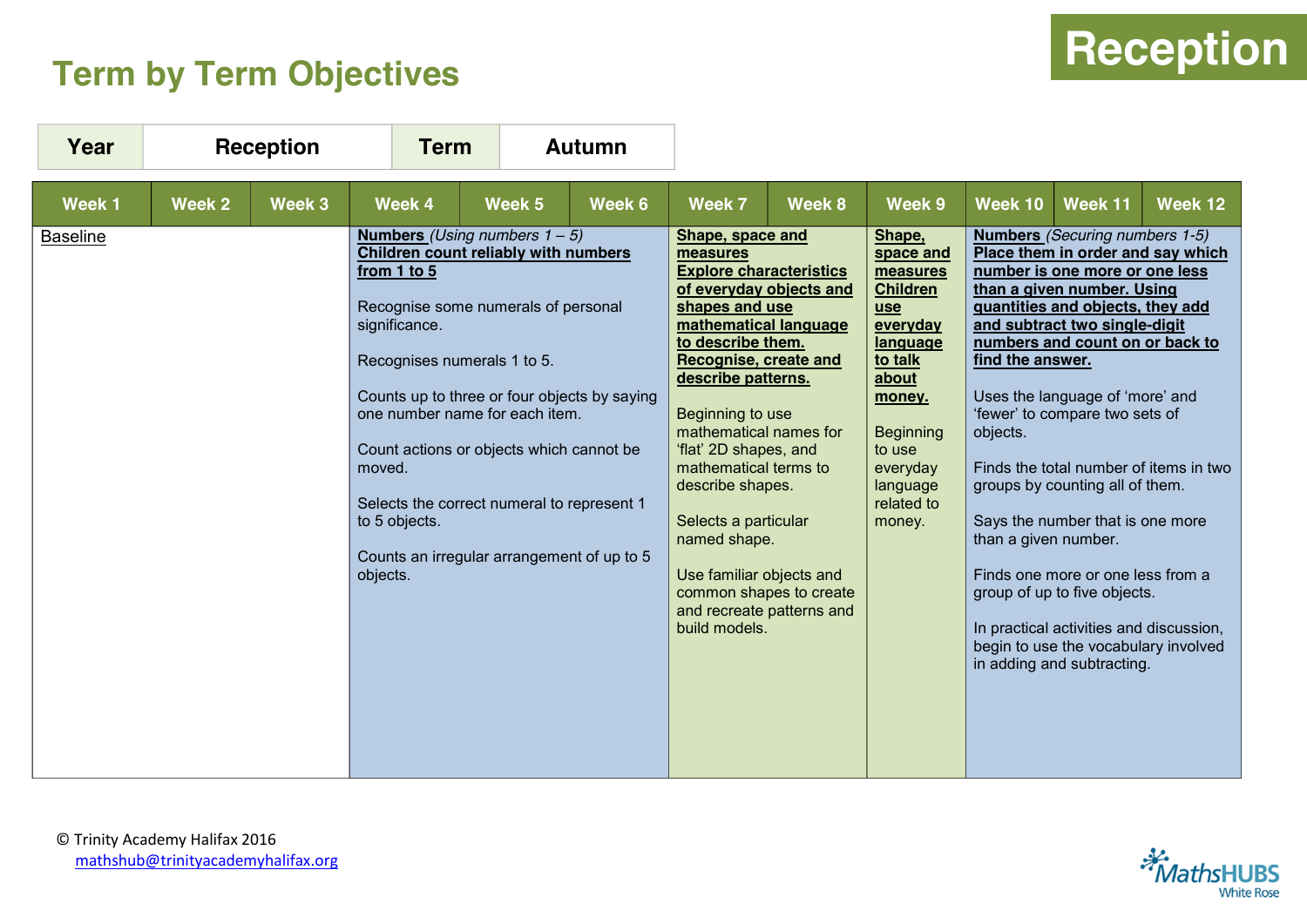### **Term by Term Objectives**

| <b>Reception</b> |  |
|------------------|--|
|                  |  |

| Year                                                                                                                                                                                                                                                                                                                                                                                    |        | <b>Reception</b> | <b>Term</b>                |                                                                                                                                                                                                                                         | <b>Spring</b> |                                                                                                                                                                                                                                                                                                                                                                                                                                                                                                                                                                                                                                   |        |                                                                                                                          |                                                                                                                                                                                                                                                                                                                                                                                                                                                                                    |         |                                                                                                                                                                                                                                                                                                                                                                     |
|-----------------------------------------------------------------------------------------------------------------------------------------------------------------------------------------------------------------------------------------------------------------------------------------------------------------------------------------------------------------------------------------|--------|------------------|----------------------------|-----------------------------------------------------------------------------------------------------------------------------------------------------------------------------------------------------------------------------------------|---------------|-----------------------------------------------------------------------------------------------------------------------------------------------------------------------------------------------------------------------------------------------------------------------------------------------------------------------------------------------------------------------------------------------------------------------------------------------------------------------------------------------------------------------------------------------------------------------------------------------------------------------------------|--------|--------------------------------------------------------------------------------------------------------------------------|------------------------------------------------------------------------------------------------------------------------------------------------------------------------------------------------------------------------------------------------------------------------------------------------------------------------------------------------------------------------------------------------------------------------------------------------------------------------------------|---------|---------------------------------------------------------------------------------------------------------------------------------------------------------------------------------------------------------------------------------------------------------------------------------------------------------------------------------------------------------------------|
| Week <sub>1</sub>                                                                                                                                                                                                                                                                                                                                                                       | Week 2 | Week 3           | Week 4                     | Week 5                                                                                                                                                                                                                                  | Week 6        | <b>Week 7</b>                                                                                                                                                                                                                                                                                                                                                                                                                                                                                                                                                                                                                     | Week 8 | Week 9                                                                                                                   | Week 10                                                                                                                                                                                                                                                                                                                                                                                                                                                                            | Week 11 | Week 12                                                                                                                                                                                                                                                                                                                                                             |
| Numbers (Using numbers 1 - 10)<br>Children count reliably with numbers<br>from 1 to 10<br>Recognises numerals 1 to 10.<br>Counts out up to 10 objects from a larger<br>group.<br>Count actions or objects which cannot be<br>moved.<br>Selects the correct numeral to represent<br>1 to 10 objects.<br>Counts objects to 10.<br>Counts an irregular arrangement of up to<br>10 objects. |        |                  | solve problems.<br>height. | Shape, space and measures<br>Children use everyday language to talk<br>about size, weight and capacity to<br>compare quantities and objects and to<br>Orders two or three items by length or<br>Orders two items by weight or capacity. |               | <b>Numbers</b> (Securing numbers 1-10)<br>Place them in order and say which<br>number is one more or one less<br>than a given number. Using<br>subtract two single-digit numbers<br>and count on or back to find the<br>answer.<br>Uses the language of 'more' and<br>'fewer' to compare two sets of objects.<br>Finds the total number of items in two<br>groups by counting all of them.<br>a given number.<br>Finds one more or one less from a<br>group of up to 10 objects.<br>In practical activities and discussion,<br>adding and subtracting.<br>Estimates how many objects they can<br>see and checks by counting them. |        | quantities and objects, they add and<br>Says the number that is one more than<br>begin to use the vocabulary involved in | Shape, space and<br>measures<br><b>Explore</b><br>characteristics of<br>everyday objects and<br>shapes and use<br>mathematical<br>language to describe<br>them.<br>Recognise, create and<br>describe patterns.<br>Beginning to use<br>mathematical names for<br>'solid' 3D shapes and<br>mathematical terms to<br>describe shapes.<br>Selects a particular<br>named shape.<br>Use familiar objects and<br>common shapes to<br>create and recreate<br>patterns and build<br>models. |         | Shape,<br>space and<br>measures<br><b>Children</b><br><b>use</b><br>everyday<br>language to<br>talk about<br>time to<br>compare<br><b>guantities</b><br>and to solve<br>problems.<br><b>Uses</b><br>everyday<br>language<br>related to<br>time.<br>Orders and<br>sequences<br>familiar<br>events.<br><b>Measures</b><br>short periods<br>of time in<br>simple ways. |